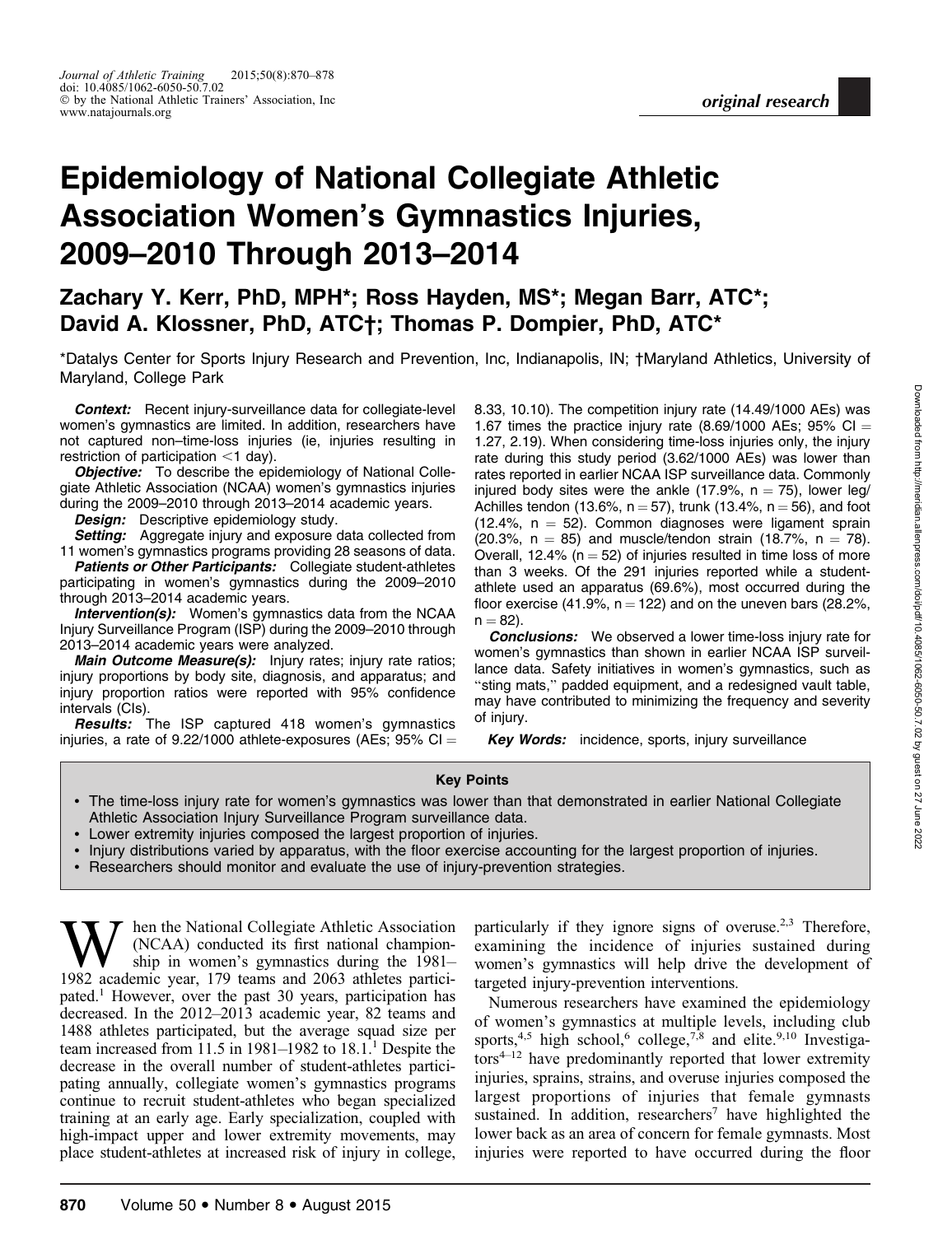exercise and on the uneven bars. $4-7$  Varying apparatusspecific mechanisms of injury occur.<sup>7,13</sup>

Such findings have contributed to the implementation of equipment modifications, such as using a ''sting mat'' to soften landings and absorb landing impacts<sup>14</sup>; adding padding to balance beams; and using a new vaulting table, which features a larger and cushioned push-off surface. However, few researchers have examined women's gymnastics-related injuries over the past decade. Samples from recent research have been small<sup>13</sup> or have focused on younger gymnasts, whose injuries may differ from those of collegiate-level student-athletes who have fully developed physically.4,11 From 2009–2010 through 2013–2014, the NCAA Injury Surveillance Program (ISP) has monitored all injuries occurring in a sample of women's gymnastics varsity teams. Unlike past research<sup>7</sup> examining NCAA women's gymnastics, this study captured non–time-loss (NTL) injuries (ie, injuries resulting in restriction of participation  $\leq 1$  day) to optimally summarize the types of injuries that athletic trainers (ATs) manage and treat. Therefore, the purpose of our study was to use data from the NCAA ISP to describe the epidemiology of women's gymnastics injuries occurring within the NCAA competition level during the 2009–2010 through 2013–2014 academic years.

#### **METHODS**

Data were obtained from the NCAA ISP, which is managed by the Datalys Center for Sports Injury Research and Prevention, Inc, an independent, nonprofit research organization.<sup>15</sup> The ISP depends on a convenience sample of amateur varsity sport teams with ATs reporting injury data. More in-depth information about the methods of the NCAA ISP during the 2009–2010 through 2013–2014 academic years is available in a previous publication<sup>15,\*</sup> but is also summarized in this section.

#### Data Collection

The ATs from participating programs reported injuries in real time through their electronic health record applications throughout the academic year. They also had the option to use the Datalys Center's in-house Injury Surveillance Tool (Datalys Center, Indianapolis, IN) to provide data. Common data elements that included injury and exposure information from the electronic health record applications and the Injury Surveillance Tool were deidentified, recoded, and exported to an aggregate database. In addition to unintentional injuries, the surveillance system captured other sport-related adverse health (ie, illness) events, such as heat-related conditions, general medical conditions, and skin infections. Only varsity-level practice and competition events were included in the ISP data sets. Junior varsity programs and any individual weight-training and conditioning sessions were excluded.

For each event, the ATs completed a detailed report on the injury or condition (eg, site, diagnosis) and the circumstances (eg, activity, mechanism, event type [ie, competition or practice]). They could view and update previously submitted information as needed during the course of a season. When an athlete was able to return to participation, ATs provided the date of return, which generated the number of days of time loss (calculated as the difference between the return date and the injury date). For injuries that restricted participation beyond the end of the season, ATs used the date on which athletes were able to safely return to sport-specific activity as the date of return. They also provided the number of student-athletes participating in each practice and competition.

Before arriving at the Datalys Center, the data were stripped of any identifiers and personally identifiable information (eg, name, date of birth, insurance information) and retained only relevant variables and values.15 Exported data passed through an automated verification process that conducted a series or range of consistency checks. Data were reviewed and flagged for invalid values. The automated verification process would notify the ATs and data quality-control staff, who would help the ATs resolve the concern. Data that passed the verification process were placed into sport-specific aggregate data sets used for analysis. Data provided to the researchers for this study used the women's gymnastics aggregate data set.

### **Definitions**

A reportable injury in the ISP was defined as an injury that (1) occurred as a result of participation in an organized intercollegiate practice or competition and (2) required attention from an AT or physician. Multiple injuries occurring from 1 injury event could be included. As opposed to the previous 25 years of NCAA-reported data that reported only time-loss (TL) injuries, this 5-year data set was uniquely different because NTL injuries were included.

A reportable athlete-exposure (AE) was defined as 1 student-athlete participating in 1 NCAA-sanctioned practice or competition in which he or she was exposed to the possibility of athletic injury, regardless of the time associated with that participation. Only student-athletes with actual playing time in a competition were included in competition exposures.

# Statistical Analysis

Data were analyzed to assess rates and patterns of collegiate women's gymnastics injuries. Body parts were categorized as head/face, neck, shoulder/clavicle, arm/ elbow, hand/wrist, trunk (including chest, abdomen, upper back, and lower back), hip/thigh/upper leg, knee, lower leg/ Achilles tendon, ankle, foot, and other. No injuries were recorded for the upper leg. Diagnoses were categorized as ligament sprain, muscle/tendon strain, inflammation (including bursitis and tendinitis), entrapment/impingement, contusion/abrasion, concussion, fracture, stress fracture, dislocation/subluxation, and other. In addition, knee internal derangement included any isolated or combined anterior cruciate ligament, posterior cruciate ligament, collateral ligament (medial or lateral, not differentiated), or meniscus (medial or lateral, not differentiated) injury. The number of days that injuries restricted participation was categorized as NTL injuries, resulting in restricted

 $\overline{\phantom{a}}$  \* Portions of the Methods section are reprinted with permission. Kerr ZY, Dompier TP, Snook EM, et al. National Collegiate Athletic Association Injury Surveillance System: review of methods for 2004– 2005 through 2013–2014 data collection. J Athl Train. 2014;49(4): 552–560.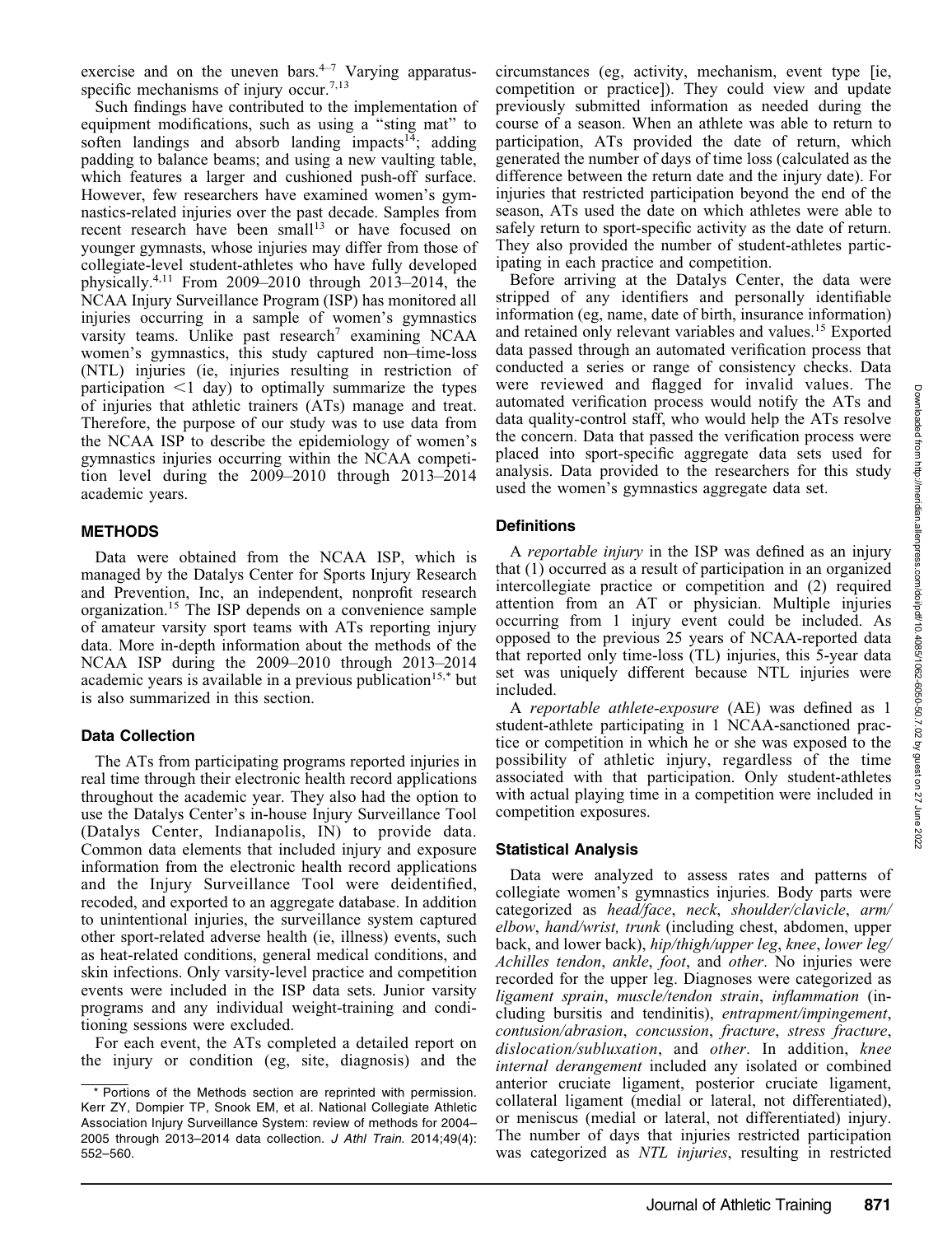|                         |               | Practice                      |                                                                        |                            | Competition       |                                                                 |                            | Total             |                                                                 |
|-------------------------|---------------|-------------------------------|------------------------------------------------------------------------|----------------------------|-------------------|-----------------------------------------------------------------|----------------------------|-------------------|-----------------------------------------------------------------|
| Injuries                | Injuries in   | Sample, No. Athlete-Exposures | Rate (95% Confidence<br>sures<br>1000<br>Interval) per<br>Athlete-Expo | Sample, No.<br>Injuries in | Athlete-Exposures | Rate (95% Confidence<br>Athlete-Exposures<br>Interval) per 1000 | Sample, No.<br>Injuries in | Athlete-Exposures | Rate (95% Confidence<br>Athlete-Exposures<br>Interval) per 1000 |
| ₹                       |               |                               |                                                                        |                            |                   |                                                                 |                            |                   |                                                                 |
| Preseason               | 257           | 25014                         | 11.53<br>10.27 (9.02,                                                  | 0                          | $\circ$           | Not applicable                                                  | 257                        | 25014             | 10.27(9.02, 11.53)                                              |
| Regular season          | 88            | 12917                         | 8.24<br>6.81 (5.39,                                                    | 55                         | 3627              | 5.16 (11.16, 19.17)                                             | 143                        | 16544             | 8.64 (7.23, 10.06)                                              |
| Postseason              | ဗ္            | 3278                          | 612<br>3.97(1.81,                                                      | ю                          | 515               | 9.71(1.20, 18.22)                                               | $\frac{8}{1}$              | 3793              | 4.75 (2.55, 6.94)                                               |
| Total                   | 358           | 41209                         | 9.59<br>8.69 (7.79,                                                    | 8                          | 4142              | 4.49 (10.82, 18.15)                                             | 418                        | 45351             | 10.10<br>9.22(8.33)                                             |
| All time loss           |               |                               |                                                                        |                            |                   |                                                                 |                            |                   |                                                                 |
| Preseason               | 5             | 25014                         | 4.39<br>3.64(2.89,                                                     | 0                          | $\circ$           | Not applicable                                                  | 5                          | 25014             | 3.64(2.89, 4.39)                                                |
| Regular season          | 55            | 12917                         | 3.79<br>2.86 (1.94,                                                    | 89                         | 3627              | 8.00 (5.09, 10.91)                                              | 8                          | 16544             | 3.99(3.03, 4.95)                                                |
| Postseason              |               | 3278                          | 2.42)<br>1.22 (0.02,                                                   | ო                          | 515               | 5.83 (0.00, 12.42)                                              |                            | 3793              | 1.85(0.48, 3.21)                                                |
| Total                   | $\frac{8}{2}$ | 41209                         | 3.75)<br>3.20 (2.66,                                                   | 8                          | 4142              | 7.73 (5.05, 10.40)                                              | 164                        | 45351             | 4.17)<br>(3.06,<br>3.62                                         |
| All severe <sup>b</sup> |               |                               |                                                                        |                            |                   |                                                                 |                            |                   |                                                                 |
| Preseason               | 8             | 25014                         | 1.44(0.97, 1.91)                                                       |                            | $\circ$           | Not applicable                                                  | 8                          | 25014             | 1.44(0.97, 1.91)                                                |
| Regular season          |               | 12917                         | 1.05<br>0.62(0.19,                                                     | G                          | 3627              | .65(0.33, 2.98)                                                 | $\overline{4}$             | 16544             | <u>බ</u><br>0.85(0.40,                                          |
| Postseason              |               | 3278                          | 0.90)<br>0.31 (0.00,                                                   |                            | 515               | .94(0.00, 5.75)                                                 | $\mathbf{\Omega}$          | 3793              | 26)<br>!<br>0.53(0.00,                                          |
| Total                   | 45            | 41209                         | $\frac{1}{4}$<br>1.09(0.77,                                            |                            | 4142              | .69(0.44, 2.94)                                                 | S <sub>2</sub>             | 45351             | (97 I<br>1.15(0.83,                                             |

participation for less than 1 day; *injuries*, resulting in time loss of 1 to 21 days; and severe injuries, resulting in a time loss of more than 3 weeks.

Data were analyzed using SAS Enterprise Guide software (version 4.3; SAS Institute Inc, Cary, NC). Statistical analyses included calculation of rate ratios (RRs), injury proportion ratios (IPRs), and  $\chi^2$  tests. The overall injury rate was calculated as the ratio of injuries per 1000 total AEs. Injury rates were also calculated as the ratio of practice injuries per 1000 practice exposures and the ratio of competition injuries per 1000 competition exposures. Injury rates were also calculated per NCAA division. The following is an example of an RR comparing competition and practice injury rates:

$$
RR = \frac{number\ of\ competition\ injuries}{number\ of\ competition\ AES}
$$
  

$$
\frac{number\ of\ practice\ injuries}{number\ of\ practice\ AES}
$$

The following is an example of an IPR comparing the proportion of shoulder injuries sustained on the uneven bars apparatus and all other apparatuses:

$$
IPR = \frac{number of shoulder injuries on the uneven bars}{number of total injuries on the uneven bars}
$$
  
number of shoulder injuries on all other apparatus

number of total injuries on all other apparatuses

All 95% confidence intervals (CIs) not containing 1.0 were considered different. This study was approved by the Research Review Board of the NCAA.

# RESULTS

# Overall Frequencies and Rates

During the 2009–2010 through 2013–2014 academic years, ATs reported 418 college women's gymnastics injuries across 28 team seasons from 11 programs. A total of 358 injuries (85.6%) occurred during practice, and 60 (14.4%) occurred during competition. Most injuries  $(61.5\%, n = 257)$  occurred in the preseason, 34.2% (n = 143) in the regular season, and  $4.3\%$  (n = 18) in the postseason. Overall, 12.4% ( $n = 52$ ) of injuries resulted in time loss of more than 3 weeks. Of these severe injuries, 46.2% ( $n = 24$ ) returned to sport participation after 3 weeks, and 53.8% ( $n = 28$ ) resulted in student-athletes prematurely ending their seasons. Of all injuries,  $6.7\%$  (n = 28) required surgery, and  $16.3\%$  (n = 68) were recurrent injuries.

These 418 injuries occurred during 45 351 AEs, for an injury rate of  $9.22/1000$  AEs (95% CI = 8.33, 10.10; Table 1). However, when considering only injuries resulting in time loss of at least 1 day (39.2%,  $n = 164$ ), the injury rate was reduced to  $3.62/1000$  AEs (95% CI = 3.06, 4.17). During the 5-year period, the injury rate remained steady, with the highest and lowest rates occurring in the 2009– 2010 (9.81/1000 AEs) and 2013–2014 (8.22/1000 AEs) academic years (Figure).

The competition injury rate (14.49/1000 AEs) was 1.67 times the practice injury rate  $(8.69/1000 \text{ AES}; 95\% \text{ CI} =$ 1.27, 2.19). However, injury rates for competition (11.94/ 1000 AEs) and practice (11.45/1000 AEs) did not differ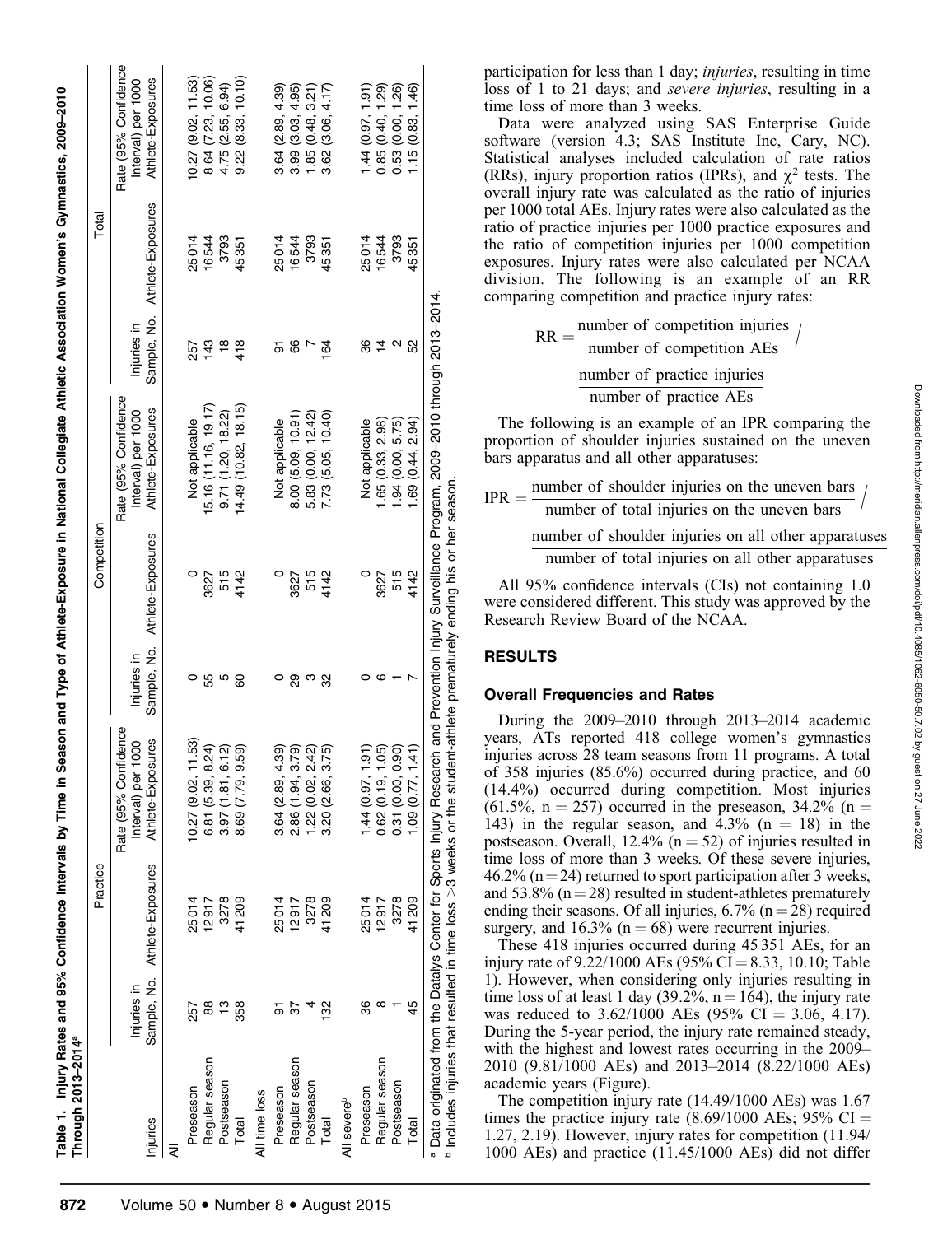

Figure. Injury rates per 1000 athlete-exposures by competition, practice, and academic year for women's gymnastics from 2009–2010 through 2013–2014. Note that all injuries, regardless of the time restriction from participation, are included.

within Division I (RR = 1.04; 95% CI = 0.70, 1.56). In addition, the injury rate was higher in Division I (11.50/ 1000 AEs) than in Divisions II and III (7.10/1000 AEs; RR  $= 1.62$ ; 95% CI  $= 1.33, 1.97$ ). Among practices, the preseason injury rate (10.27/1000 AEs) was 1.65 times the rate of injury during the regular season and postseason combined (6.24/1000 AEs; 95% CI = 1.31, 2.07). However, this RR was not different when considering only TL injuries (RR = 1.44; 95% CI = 1.00, 2.07).

#### Body Sites Injured and Diagnoses

Commonly injured body sites included the ankle (17.9%,  $n = 75$ ), lower leg/Achilles tendon (13.6%,  $n = 57$ ), trunk  $(13.4\%, n = 56)$ , and foot  $(12.4\%, n = 52;$  Table 2). Among body parts, the knee had the largest proportion of severe injuries (30.2%,  $n = 13$ ) and injuries requiring surgery  $(20.9\%, n = 9)$ . The severe knee injuries requiring surgery were mostly tears to the anterior cruciate ligament. Among body parts, the shoulder (29.6%,  $n = 8$ ), ankle (26.7%,  $n =$ 

Table 2. Distribution of Body Parts Injured in National Collegiate Athletic Association Women's Gymnastics, 2009–2010 Through 2013– 2014a

|                           |                     | Rate (95% Confidence) |                   |                  |                    |                     |
|---------------------------|---------------------|-----------------------|-------------------|------------------|--------------------|---------------------|
|                           | Injuries in Sample, | Interval) per 1000    | Non-Time-Loss     | Severe Injuries, | Requiring Surgery, | Recurrent Injuries, |
| Body Part                 | No. (%)             | Athlete-Exposures     | Injuries, No. (%) | No. $(%)^b$      | No. (%)            | No. (%)             |
| Head/face                 | 20(4.8)             | 0.44(0.25, 0.63)      | 5(25.0)           | 3(15.0)          | 1(5.0)             | 0(0.0)              |
| Neck                      | 3(0.7)              | $0.07$ (0.00, 0.14)   | 1(33.3)           | 0(0.0)           | 0(0.0)             | 0(0.0)              |
| Shoulder/clavicle         | 27(6.5)             | $0.60$ $(0.37, 0.82)$ | 16 (59.3)         | 2(7.4)           | 2(7.4)             | 8(29.6)             |
| Arm/elbow                 | 35(8.4)             | 0.77(0.52, 1.03)      | 20(57.1)          | 10(28.6)         | 2(5.7)             | 5(14.3)             |
| Hand/wrist                | 14(3.4)             | $0.31$ (0.15, 0.47)   | 10(71.4)          | 0(0.0)           | 2(14.3)            | 2(14.3)             |
| Trunk                     | 56 (13.4)           | 1.23(0.91, 1.56)      | 33(58.9)          | 7(12.5)          | 3(5.4)             | 8(14.3)             |
| Hip/thigh/upper leg       | 29(6.9)             | $0.64$ (0.41, 0.87)   | 23 (79.3)         | 1(3.5)           | 0(0.0)             | 2(6.9)              |
| Knee                      | 43 (10.3)           | 0.95(0.66, 1.23)      | 21(48.8)          | 13 (30.2)        | 9(20.9)            | 4(9.3)              |
| Lower leg/Achilles tendon | 57 (13.6)           | 1.26 (0.93, 1.58)     | 43 (75.4)         | 4(7.0)           | 3(5.3)             | 12(21.1)            |
| Ankle                     | 75 (17.9)           | 1.65(1.28, 2.03)      | 41 (54.6)         | 5(6.7)           | 2(2.7)             | 20 (26.7)           |
| Foot                      | 52 (12.4)           | 1.15(0.83, 1.46)      | 31(59.6)          | 7(13.5)          | 2(3.9)             | 6(11.5)             |
| Other                     | 7(1.7)              | 0.15(0.04, 0.27)      | 5(71.4)           | 0(0.0)           | 0(0.0)             | 1(14.3)             |
| Total                     | 418 (100.0)         | 9.22(8.33, 10.10)     | 249 (59.6)        | 52 (12.4)        | 26(6.2)            | 68 (16.3)           |

a Data originated from the Datalys Center for Sports Injury Research and Prevention Injury Surveillance Program, 2009-2010 through 2013–2014. Data include multiple injuries that may have occurred at 1 injury event.

 $<sup>b</sup>$  Includes injuries that resulted in time loss  $>3$  weeks or the student-athlete prematurely ending his or her season.</sup>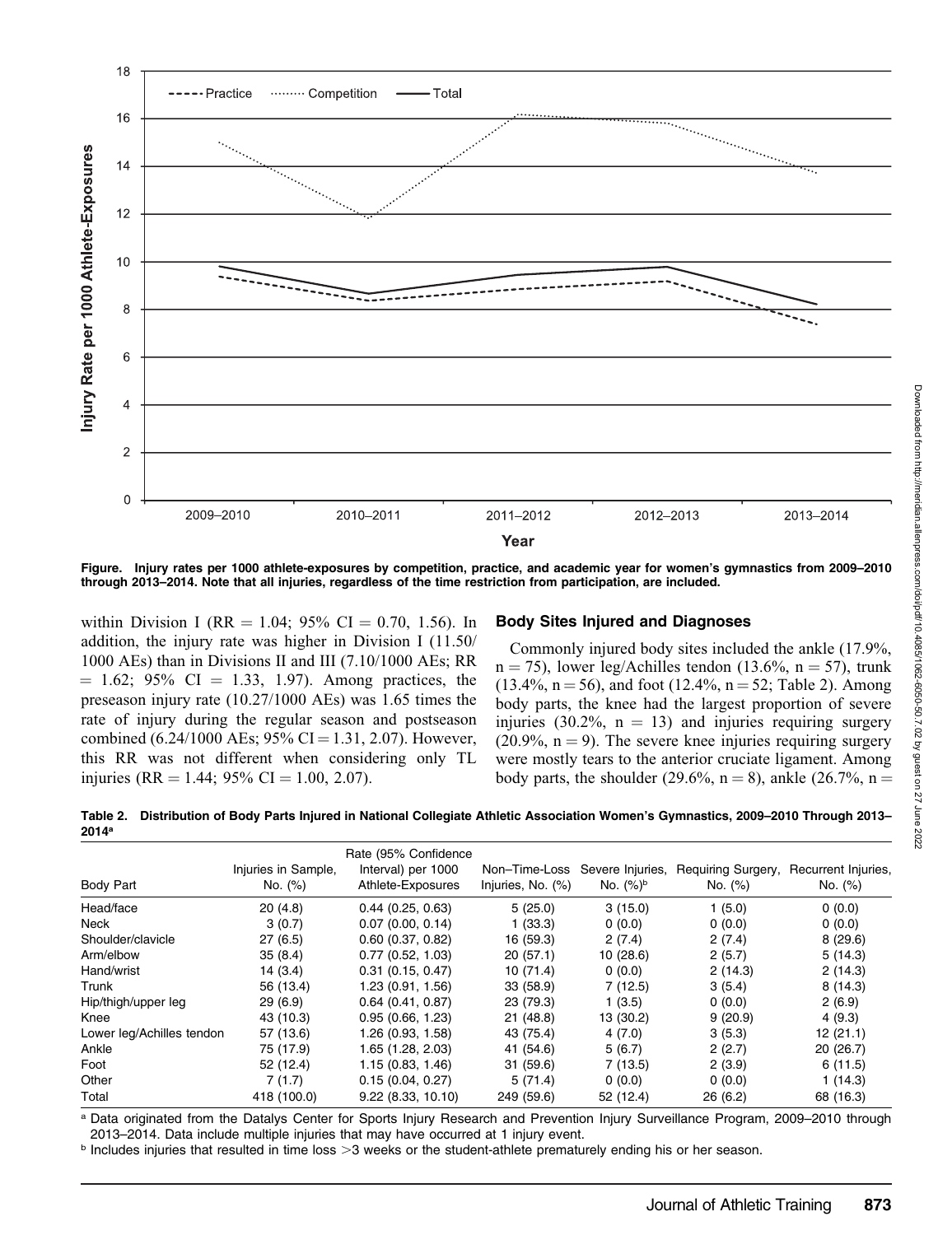Table 3. Distribution of Injury Diagnoses in National Collegiate Athletic Association Women's Gymnastics, 2009–2010 Through 2013– 2014a

|                           |                     | Rate (95% Confidence |                   |                  |                    |                     |
|---------------------------|---------------------|----------------------|-------------------|------------------|--------------------|---------------------|
|                           | Injuries in Sample, | Interval) per 1000   | Non-Time-Loss     | Severe Injuries, | Requiring Surgery, | Recurrent Injuries, |
| Injury Diagnosis          | No. (%)             | Athlete-Exposures    | Injuries, No. (%) | No. $(%)^b$      | No. (%)            | No. (%)             |
| Ligament sprain           | 85 (20.3)           | 1.87 (1.48, 2.27)    | 33(38.8)          | 14 (16.5)        | 5(5.9)             | 8(9.4)              |
| Muscle/tendon strain      | 78 (18.7)           | 1.72 (1.34, 2.10)    | 52 (66.7)         | 5(6.4)           | 6(7.7)             | 8(10.3)             |
| Inflammation <sup>c</sup> | 47 (11.2)           | 1.04(0.74, 1.33)     | 41 (87.2)         | 0(0.0)           | 0(0.0)             | 8(17.0)             |
| Entrapment/impingement    | 13(3.1)             | 0.29(0.13, 0.44)     | 10 (76.9)         | 0(0.0)           | 0(0.0)             | 4(30.8)             |
| Contusion/abrasion        | 32(7.7)             | $0.71$ (0.46, 0.95)  | 25(78.1)          | 1(3.1)           | 0(0.0)             | 3(9.4)              |
| Concussion                | 12(2.9)             | 0.26(0.11, 0.41)     | 1(8.3)            | 3(25.0)          | 0(0.0)             | 0(0.0)              |
| Fracture                  | 15(3.6)             | 0.33(0.16, 0.50)     | 4(26.7)           | 9(60.0)          | 5(33.3)            | 3(20.0)             |
| Stress fracture           | 16 (3.8)            | 0.35(0.18, 0.53)     | 9(56.3)           | 2(12.5)          | 1(6.3)             | 3(18.8)             |
| Dislocation/subluxation   | 14(3.4)             | $0.31$ (0.15, 0.47)  | 2(14.3)           | 9(64.3)          | 3(21.4)            | 3(21.4)             |
| Other <sup>d</sup>        | 106 (25.4)          | 2.34 (1.89, 2.78)    | 72 (67.9)         | 9(8.5)           | 6(5.7)             | 28 (26.4)           |
| Total                     | 418 (100.0)         | 9.22(8.33, 10.10)    | 249 (59.6)        | 52 (12.4)        | 26(6.2)            | 68 (16.3)           |

a Data originated from the Datalys Center for Sports Injury Research and Prevention Injury Surveillance Program, 2009–2010 through 2013–2014. Data include multiple injuries that may have occurred at 1 injury event.

 $b$  Includes injuries that resulted in time loss  $>3$  weeks or the student-athlete prematurely ending his or her season.

<sup>c</sup> Includes bursitis and tendinitis.

<sup>d</sup> Includes injuries with counts <10. Injuries in this category with multiple reports included spasms (n = 6), synovitis (n = 4), chondromalacia  $(n = 3)$ , nosebleed  $(n = 3)$ , hyperextension  $(n = 3)$ , capsulitis  $(n = 3)$ , tendinosis  $(n = 2)$ , bone spur  $(n = 2)$ , spinal stenosis  $(n = 2)$ , and disc injury ( $n = 2$ ). In addition, injuries included those coded for diagnosis as *miscellaneous*.

20), and lower leg/Achilles tendon (21.1%,  $n = 12$ ) had the largest proportion of recurrent injuries.

Common diagnoses included ligament sprain (20.3%,  $n =$ 85) and muscle/tendon strain  $(18.7\%), n = 78$ ; Table 3). Diagnoses with the largest proportions of severe injuries were dislocations/subluxations  $(64.3\%, n=9)$  and fractures  $(60.0\% , n = 9)$ . In addition, dislocations/subluxations and fractures had the greatest proportions of surgeries (21.4%, n  $= 3$ , and 33.3%, n  $= 5$ , respectively). Entrapments/ impingements (30.8%,  $n = 4$ ) and dislocations (21.4%, n  $=$  3) had the largest proportions of recurrent injuries.

The most common injuries were ankle sprains (11.2%). These 47 ankle sprains included 31 lateral ligament complex sprains and 12 medial (deltoid) ligament sprains. Other common injuries included hip/thigh/upper leg strains  $(4.8\%, n = 20)$ , lower leg/Achilles tendon inflammations  $(4.3\%, n = 18)$ , and internal knee derangements  $(4.1\%, n = 18)$ 17). In addition, 6 lower back strains were reported, but 4 resulted in time loss of less than 1 day. The competition injury rate of internal knee derangements (1.45/1000 AEs) was 5.43 times that of practice  $(0.27/1000 \text{ AEs}; 95\% \text{ CI} =$ 2.01, 14.67). In addition, the competition injury rate of medial (deltoid) ligament sprains (1.45/1000 AEs) was 9.95 times that of practice  $(0.15/1000 \text{ AEs}; 95\% \text{ CI} = 3.21,$ 30.85). Internal knee derangements also composed the largest proportion of severe injuries  $(47.1\%, n = 8)$  and injuries requiring surgery  $(41.2\%, n = 7)$ .

#### Mechanism of Injury and Apparatuses

Of the 383 (91.6%) injuries with a known mechanism, most were sustained from contact with the surface (33.7%,  $n = 129$ ) or overuse (29.8%,  $n = 114$ ; Table 4). Few overuse injuries were severe (2.6%,  $n = 3$ ), and none required surgery. However, 20.9% (n = 27) and 7.8% (n = 10) of injuries due to contact with the surface were severe and required surgery, respectively.

Of the 291 (69.6%) injuries reported during an apparatus event, most occurred during the floor exercise (41.9%,  $n =$ 122) and on the uneven bars  $(28.2\%, n = 82)$ . Differences existed among apparatuses by body site, diagnosis, and

Table 4. Distribution of Mechanisms of Injury in National Collegiate Athletic Association Women's Gymnastics, 2009–2010 Through 2013–2014a,b

| Mechanism of Injury               | Injuries in<br>Sample,<br>No. (%) | Rate (95% Confidence)<br>Interval) per 1000<br>Athlete-Exposures | Non-Time-Loss<br>Injuries, No. (%) | Severe<br>Injuries,<br>No. $(%)^c$ | Requiring<br>Surgery,<br>No. (%) | Recurrent<br>Injuries,<br>No. (%) |
|-----------------------------------|-----------------------------------|------------------------------------------------------------------|------------------------------------|------------------------------------|----------------------------------|-----------------------------------|
| Contact with another person       | 6(1.6)                            | 0.13(0.03, 0.24)                                                 | 1 (16.7)                           | 0(0.0)                             | 0(0.0)                           | 0(0.0)                            |
| Contact with surface (ie, mat)    | 129 (33.7)                        | $2.84$ ( $2.35, 3.34$ )                                          | 58 (45.0)                          | 27 (20.9)                          | 10(7.8)                          | 19 (14.7)                         |
| Contact with apparatus            | 63 (16.5)                         | 1.39 (1.05, 1.73)                                                | 34 (54.0)                          | 10(15.9)                           | 4(6.4)                           | 7(11.1)                           |
| Contact with out-of-bounds object | 2(0.5)                            | $0.04$ (0.00, 0.11)                                              | 0(0.0)                             | 1(50.0)                            | 0(0.0)                           | 0(0.0)                            |
| No apparent contact <sup>d</sup>  | 62 (16.2)                         | 1.37 (1.03, 1.71)                                                | 35(56.5)                           | 7(11.4)                            | 7(11.3)                          | 11(17.7)                          |
| Overuse/gradual                   | 114 (29.8)                        | $2.51$ (2.05, 2.98)                                              | 95 (83.3)                          | 3(2.6)                             | 0(0.0)                           | 22(19.3)                          |
| Illness/infection                 | 7 (1.8)                           | 0.15(0.04, 0.27)                                                 | 5(71.4)                            | 0(0.0)                             | 0(0.0)                           | 0(0.0)                            |

a Data originated from the Datalys Center for Sports Injury Research and Prevention Injury Surveillance Program, 2009–2010 through 2013–2014. Data include multiple injuries that may have occurred at 1 injury event.

**b** Includes the 383 injuries with a known mechanism of injury (91.6% of all injuries).

 $\degree$  Includes injuries that resulted in time loss  $>3$  weeks or the student-athlete prematurely ending his or her season.

<sup>d</sup> Includes injuries that were not caused by contact but not considered overuse/gradual or illness/infection, such as sustaining an ankle sprain while running or a lower leg strain while decelerating.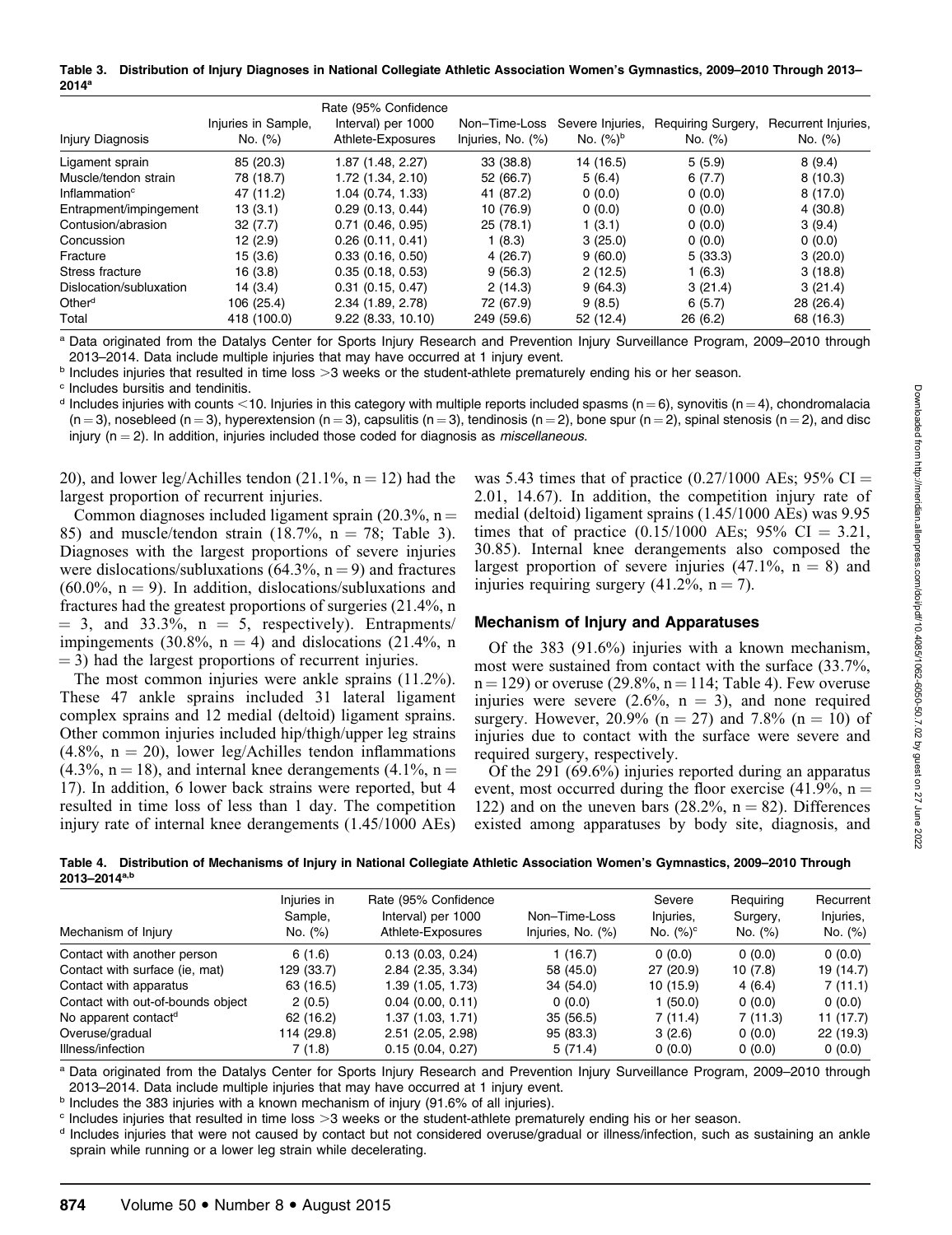| Table 5. Body Part Injured, Diagnosis, Severity of Injury, and Surgery Needs by Apparatus in National Collegiate Athletic Association |  |  |  |
|---------------------------------------------------------------------------------------------------------------------------------------|--|--|--|
| Women's Gymnastics, 2009-2010 Through 2013-2014 <sup>a</sup>                                                                          |  |  |  |

|                                                | Apparatusb               |                             |                         |                   |  |  |  |
|------------------------------------------------|--------------------------|-----------------------------|-------------------------|-------------------|--|--|--|
| Variable                                       | Balance Beam, No./48 (%) | Floor Exercise, No./122 (%) | Uneven Bars, No./82 (%) | Vault, No./39 (%) |  |  |  |
| Body part                                      |                          |                             |                         |                   |  |  |  |
| Head/face                                      | 3(6.3)                   | 5(4.1)                      | 6(7.3)                  | 0(0.0)            |  |  |  |
| <b>Neck</b>                                    | 0(0.0)                   | 0(0.0)                      | 2(2.4)                  | 1(2.6)            |  |  |  |
| Shoulder/clavicle                              | 0(0.0)                   | 2(1.6)                      | 15 (18.3)               | 0(0.0)            |  |  |  |
| Arm/elbow                                      | 4(8.3)                   | 2(1.6)                      | 14(17.1)                | 6(15.4)           |  |  |  |
| Hand/wrist                                     | 2(4.2)                   | 0(0.0)                      | 9(11.0)                 | 1(2.6)            |  |  |  |
| Trunk                                          | 5(10.4)                  | 8(6.6)                      | 11(13.4)                | 5(12.8)           |  |  |  |
| Hip/thigh/upper leg                            | 5(10.4)                  | 5(4.1)                      | 5(6.1)                  | 3(7.7)            |  |  |  |
| Knee                                           | 5(10.4)                  | 22 (18.0)                   | 5(6.1)                  | 4(10.3)           |  |  |  |
| Lower leg/Achilles tendon                      | 1(2.1)                   | 34 (27.8)                   | 1(1.2)                  | 6(15.4)           |  |  |  |
| Ankle                                          | 10(20.8)                 | 33(27.1)                    | 3(3.7)                  | 10 (25.6)         |  |  |  |
| Foot                                           | 13(27.1)                 | 11(9.0)                     | 11 (13.4)               | 3(7.7)            |  |  |  |
| Other                                          | 0(0.0)                   | 0(0.0)                      | 0(0.0)                  | 0(0.0)            |  |  |  |
| Diagnosis                                      |                          |                             |                         |                   |  |  |  |
| Ligament sprain                                | 15(31.3)                 | 32 (26.2)                   | 12(14.6)                | 8(20.5)           |  |  |  |
| Muscle/tendon strain                           | 5(10.4)                  | 19 (15.6)                   | 18 (22.0)               | 11 (28.2)         |  |  |  |
| Inflammation <sup>c</sup>                      | 1(2.1)                   | 15 (12.3)                   | 5(6.1)                  | 5(12.8)           |  |  |  |
| Entrapment/impingement                         | 0(0.0)                   | 5(4.1)                      | 4(4.9)                  | 1(2.6)            |  |  |  |
| Contusion/abrasion                             | 11 (22.9)                | 7(5.7)                      | 10(12.2)                | 2(5.1)            |  |  |  |
| Concussion                                     | 2(4.2)                   | 4(3.3)                      | 4(4.9)                  | 0(0.0)            |  |  |  |
| Fracture                                       | 2(4.2)                   | 2(1.6)                      | 6(7.3)                  | 0(0.0)            |  |  |  |
| Stress fracture                                | 0(0.0)                   | 6(4.9)                      | 0(0.0)                  | 2(5.1)            |  |  |  |
| Dislocation/subluxation                        | 2(4.2)                   | 2(1.6)                      | 7(8.5)                  | 1(2.6)            |  |  |  |
| Other                                          | 10(20.8)                 | 30(24.6)                    | 16 (19.5)               | 9(23.1)           |  |  |  |
| Injury severity and surgery needs <sup>d</sup> |                          |                             |                         |                   |  |  |  |
| Non-time-loss injuries                         | 26 (54.2)                | 70 (57.4)                   | 42 (51.2)               | 27 (69.2)         |  |  |  |
| Severe injuries <sup>e</sup>                   | 5(10.4)                  | 19 (15.6)                   | 15 (18.3)               | 4(10.3)           |  |  |  |
| Requiring surgery                              | 2(4.2)                   | 9(7.4)                      | 9(11.0)                 | 1(2.6)            |  |  |  |
| Recurrent injuries                             | 5(10.4)                  | 21 (17.2)                   | 7(8.5)                  | 7(17.9)           |  |  |  |

a Data originated from the Datalys Center for Sports Injury Research and Prevention Injury Surveillance Program, 2009–2010 through 2013–2014. Data include multiple injuries that may have occurred at 1 injury event.

**b** Does not include 20 general conditioning injuries, and 7 competition and 100 practice injuries with unknown or missing apparatus data. <sup>c</sup> Includes bursitis and tendinitis.

<sup>d</sup> Does not include injuries with unknown or missing mechanism injury. Percentages are calculated from only those injuries with a known injury mechanism.

 $e$  Includes injuries that resulted in time loss  $>3$  weeks or the student-athlete prematurely ending his or her season.

mechanism of injury (Tables 5 and 6). Shoulder injuries composed a larger proportion of injuries on the uneven bars (18.3%, n = 15) than on other apparatuses (1.0%, n = 2; IPR  $= 19.1$ ; 95% CI  $= 4.5$ , 81.74). Lower leg/Achilles tendon injuries were responsible for a larger proportion of injuries in the floor exercise  $(27.8\%, n = 34)$  than on other apparatuses (4.7%, n = 8; IPR = 5.89; 95% CI = 2.83, 12.28). In addition, contusions accounted for a larger

Table 6. Mechanism of Injury by Apparatus in National Collegiate Athletic Association Women's Gymnastics, 2009–2010 Through 2013– 2014a

|                                   | Apparatus <sup>c</sup>   |                             |                         |                   |  |  |
|-----------------------------------|--------------------------|-----------------------------|-------------------------|-------------------|--|--|
| Mechanism of Injury <sup>b</sup>  | Balance Beam, No./44 (%) | Floor Exercise, No./111 (%) | Uneven Bars, No./77 (%) | Vault, No./38 (%) |  |  |
| Contact with another person       | 0(0.0)                   | 0(0.0)                      | 1(1.3)                  | 1(2.6)            |  |  |
| Contact with surface (ie, mat)    | 8(18.2)                  | 54 (48.7)                   | 32(41.6)                | 16(42.1)          |  |  |
| Contact with apparatus            | 27(61.4)                 | 1 (0.9)                     | 26 (33.8)               | 6(15.8)           |  |  |
| Contact with out-of-bounds object | 0(0.0)                   | 0(0.0)                      | 0(0.0)                  | 0(0.0)            |  |  |
| No apparent contact <sup>d</sup>  | 5(11.4)                  | 19(17.1)                    | 10(13.0)                | 1(2.6)            |  |  |
| Overuse/gradual                   | 4(9.1)                   | 37 (33.3)                   | 8(10.4)                 | 14 (36.8)         |  |  |
| Illness/infection                 | 0(0.0)                   | 0(0.0)                      | 0(0.0)                  | 0(0.0)            |  |  |

a Data originated from the Datalys Center for Sports Injury Research and Prevention Injury Surveillance Program, 2009–2010 through 2013–2014. Data include multiple injuries that may have occurred at 1 injury event.

**b Does not include injuries with unknown or missing mechanism of injury.** 

<sup>c</sup> Does not include 20 general conditioning injuries and 7 competition and 100 practice injuries with unknown or missing apparatus data. <sup>d</sup> Includes injuries that were not caused by contact but not considered overuse/gradual or illness/infection, such as sustaining an ankle sprain while running or a lower leg strain while decelerating.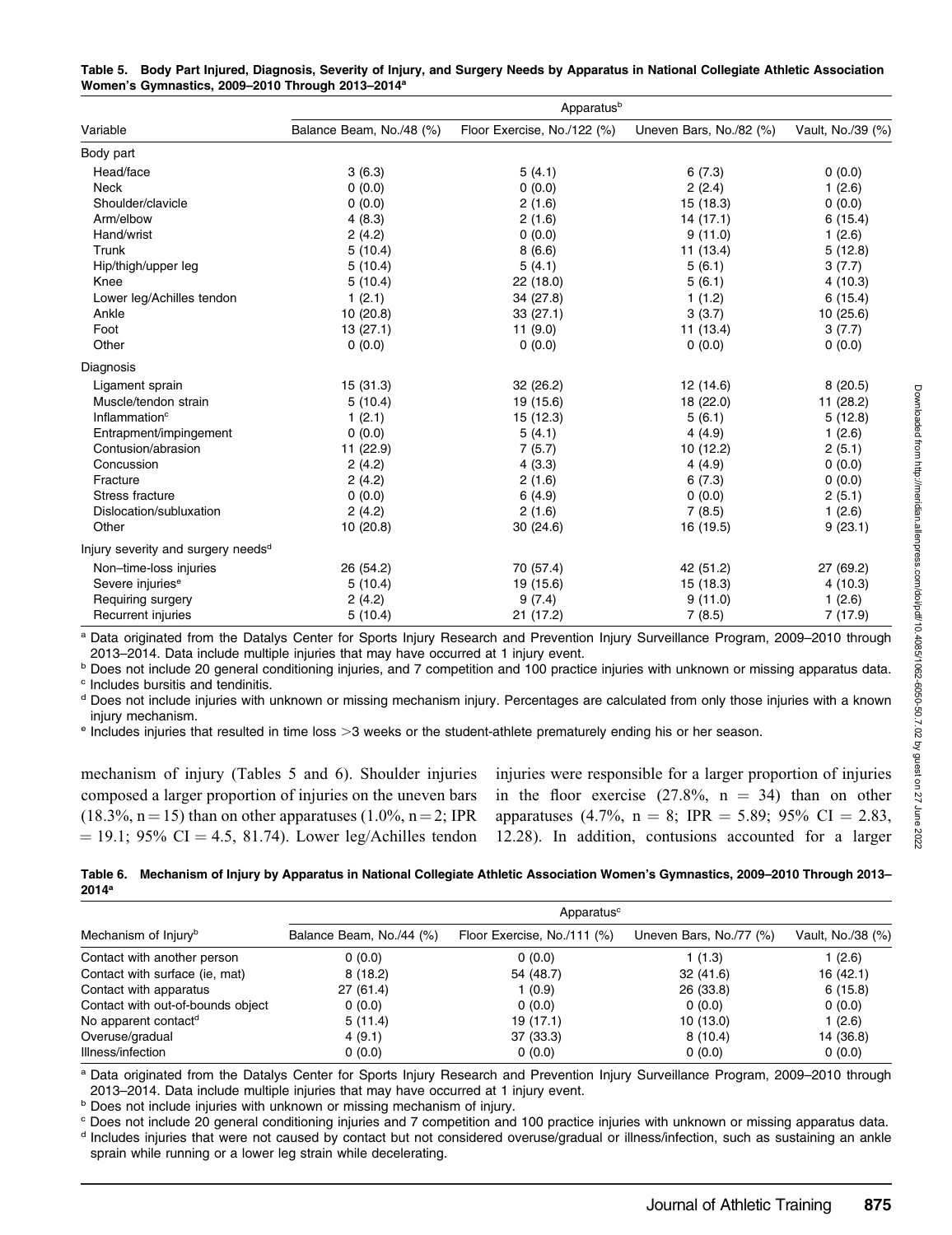Table 7. Most Common Injuries Associated With an Apparatus in National Collegiate Athletic Association Women's Gymnastics, 2009– 2010 Through 2013–2014a

| Apparatus                    | Most Common Injury                     | Injuries Associated With<br>Apparatus, No. % | Most Frequent Mechanism of<br>Apparatus Injury (No.) |
|------------------------------|----------------------------------------|----------------------------------------------|------------------------------------------------------|
| Balance beam ( $n = 48$ )    | Ankle sprain                           | 8(16.7)                                      | Contact with surface (ie, mat) (5)                   |
|                              | Hip/thigh/upper leg contusion          | 4(8.3)                                       | Contact with balance beam (2)                        |
|                              | Foot sprain                            | 4(8.3)                                       | Contact with balance beam (4)                        |
| Floor exercise ( $n = 122$ ) | Ankle sprain                           | 20(16.4)                                     | Contact with surface (ie, mat) (16)                  |
|                              | Lower leg inflammation                 | 11(9.0)                                      | Overuse (11)                                         |
|                              | Knee internal derangement              | 11(9.0)                                      | Contact with surface (ie, mat) (7)                   |
| Uneven bars ( $n = 82$ )     | Concussion                             | 4(4.9)                                       | Contact with surface (ie, mat) (3)                   |
|                              | Shoulder muscle/tendon strain          | 4(4.9)                                       | No apparent contact (2)                              |
|                              | Hand/wrist sprain                      | 4(4.9)                                       | Contact with uneven bars (3)                         |
| Vault ( $n = 39$ )           | Ankle sprain                           | 5(12.8)                                      | Contact with surface (ie, mat) (3)                   |
|                              | Arm/elbow muscle/tendon strain         | 3(7.7)                                       | Overuse (2)                                          |
|                              | Lower leg/Achilles tendon inflammation | 3(7.7)                                       | Overuse (3)                                          |

a Data originated from the Datalys Center for Sports Injury Research and Prevention Injury Surveillance Program, 2009–2010 through 2013–2014. Data include multiple injuries that may have occurred at 1 injury event.

proportion of injuries on the balance beam  $(22.9\%, n = 11)$ than on other apparatuses (7.8%,  $n = 19$ ; IPR = 2.93; 95%  $CI = 1.49, 5.76$ . Overuse injuries composed a larger proportion of injuries for the floor exercise and vault  $(31.7\%, n = 51)$  than the balance beam and uneven bars  $(9.2\%, n = 12; IPR = 3.43; 95\% \text{ CI} = 1.91, 6.16).$ 

Ankle sprains were responsible for large proportions of injuries on all apparatuses (Table 7). Contact with the surface accounted for many of these injuries, followed by contact with the apparatus (ie, balance beam, uneven bars). Whereas only 10 concussions occurred on gymnastics apparatuses (plus 2 that occurred during general practice), 4 (40.0%) occurred on the uneven bars and composed one of the largest proportions of injuries reported with that apparatus. An additional 4 (40.0%) occurred during the floor exercise, and the remaining 2 (20.0%) occurred on the balance beam.

#### **DISCUSSION**

We used injury-surveillance data to describe the epidemiology of women's gymnastics at the NCAA level over 5 years. The study is the most robust assessment of women's gymnastics injuries to our knowledge, using surveillance data that have been checked thoroughly for validity and reliability and including NTL injuries. Such data can potentially drive the development of targeted interventions for prevention and health care related to those injuries in women's gymnastics.

Whereas much research exists regarding the epidemiology of women's gymnastics, only a small proportion of researchers have focused on the collegiate level.7,8 The overall injury rate in our study from 2009–2010 through 2013–2014 (9.22/1000 AEs) was greater than that of previous NCAA surveillance data from 1988/1989 through  $2003/2004$  (6.07/1000 AEs).<sup>7</sup> This rate increase is due in part to the change in our data-collection method that resulted in an additional 254 NTL injuries that otherwise would not have been captured. When excluding these injuries, the TL injury rate was 3.62/1000 AEs, which is a decrease in the TL injury rate from previous years. This decrease may suggest that safety initiatives in women's gymnastics, such as sting mats, padded equipment, and a

redesigned vault table, have contributed to minimizing the frequency and severity of injury.14

A larger proportion of injuries occurred during the preseason. In addition, the rate of injuries in the preseason was higher than that in the regular season and postseason combined. Marshall et al<sup>7</sup> speculated that this observation may be attributable to student-athletes learning new skills during the preseason. In addition, athletes not fully recovered from injuries may rest minor injuries and play through them during the regular season and postseason. This may be particularly true given the smaller difference in rates when restricted to TL injuries.

As seen in previous studies,  $4,6-10,12$  lower extremity injuries composed more than half of all reported injuries. In particular, the knee had the largest proportion of severe injuries and injuries requiring surgery, whereas the ankle and lower leg/Achilles tendon had large proportions of recurrent injuries. At the same time, overuse injuries accounted for approximately 3 in 10 of all reported injuries. Given that gymnastics is high impact, requiring upper and lower body kinetic chain load activity, interventions should focus on the kinesthesia and proprioception needed to perform the technical skills for each of the 4 apparatuses. At the same time, interventions should include examining variations of conditioning and corrective exercises that can reduce the incidence and severity of injury.

Researchers7,9,10 have also noted the need to further examine lower back injuries. Authors using early NCAA ISP data have observed that lower back strains accounted for 6.1% of all practice injuries and 3.2% of competition injuries.7 However, from 2009–2010 through 2013–2014, only 2 lower back strains resulting in time loss of at least 1 day were reported. At the same time, a low number of concussions were reported  $(n = 12)$ . Yet one-third of reported concussions occurred during use of the uneven bars, all of which were sustained because of contact with the mat/floor. This observation may suggest that gymnasts either fell during their routines, possibly because of failed catch-release moves, or did not land properly during their dismounts. Given the low participation from sponsoring schools (approximately 6 teams per year), we emphasize the need for continued surveillance to better ascertain the incidence of lower back strains and concussions.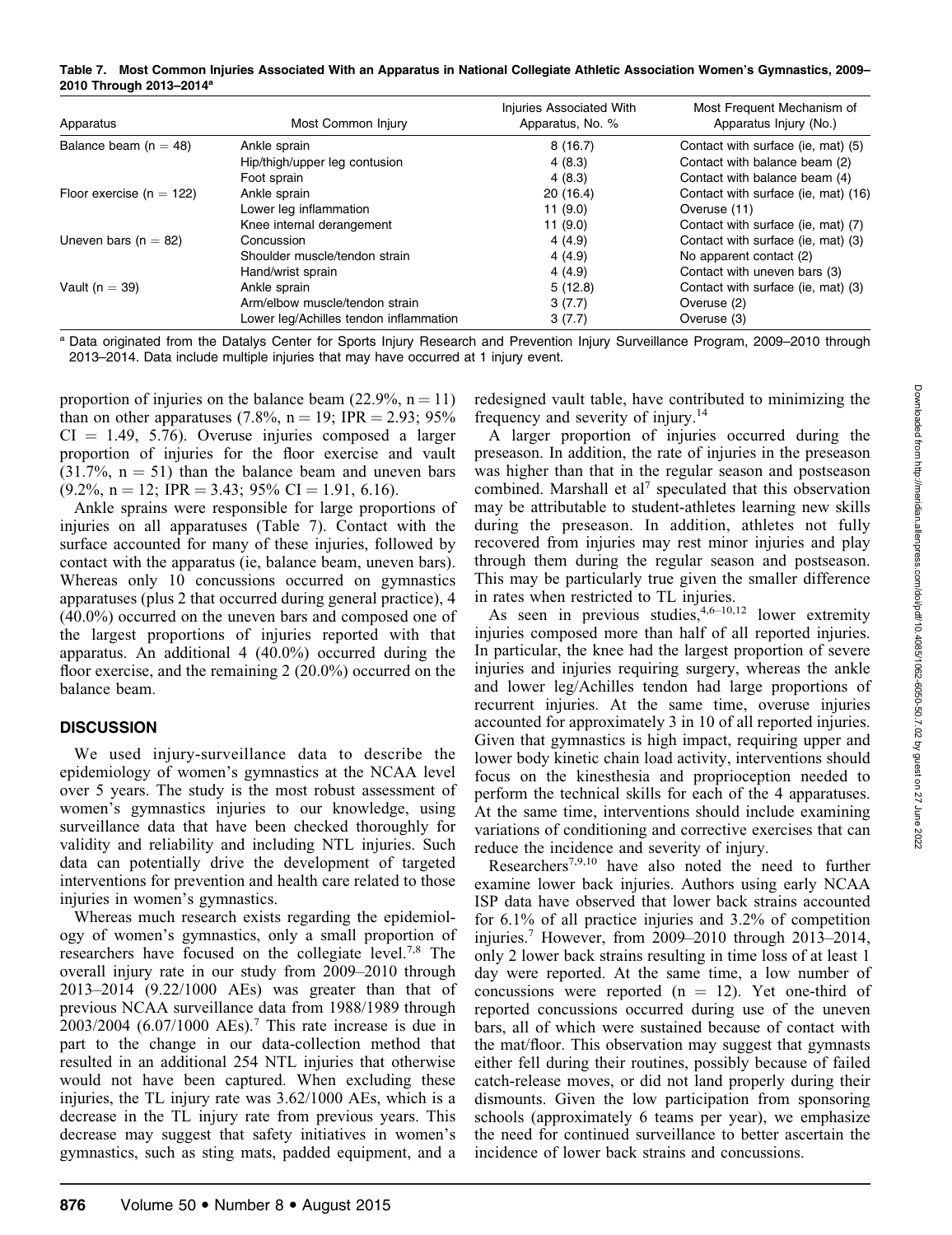Our exposures did not distinguish participation by apparatus, so we could not calculate apparatus-specific injury rates. Such apparatus-specific exposure information would also allow us to better decipher the disproportionate number of injuries occurring during the floor exercise. Researchers<sup> $4-7$ </sup> have highlighted the higher frequency of floor-exercise–related injuries, particularly to the knee and ankle. However, our observations may have been biased because of measurement error related to exposure ascertainment. Overuse injuries may be sustained because of cumulative exposure on apparatuses rather than the apparatus itself. Thus, future research may benefit from the collection of cumulative exposure data that can be stratified appropriately by apparatus to better determine the effectiveness of such interventions.

A large proportion of known injuries during the floor exercise affected the ankle and lower leg/Achilles tendon. Many injuries to these body parts were also recurrent. This high frequency of injury may be attributable to the mechanics of the floor exercise. The force on the lower extremities due to takeoffs and landings from repetitive tumbling may contribute to the incidence and severity of injury.<sup>7,16</sup> In addition, as student-athletes land from tumbles, they may not reach sufficient rotation (ie, underrotate), causing the angle of inclination in the ankle to be more acute (ie, sharper angle to the floor) and thus making it stretch farther than it should. A points ceiling exists in the collegiate scoring system (a perfect 10), and studentathletes may not be rewarded more points for more difficult variations of skills (eg, a double-twisting Yurchenko vault compared with a Yurchenko full). Still, Marshall et al<sup>7</sup> argued that recent judging may favor rewarding skills with higher degrees of difficulty as opposed to artistic aspects. Such focus on difficult tumbling routines may pressure gymnasts to perform high-risk skills in a repetitive fashion, in a fatigued state, or before mastering the skill. Therefore, Marshall et al<sup>7</sup> recommended a greater deduction for falls to reinforce performing skills only when the gymnast has mastered them. Future researchers should provide more indepth examinations of skills performed to determine if degree of difficulty is associated with injury risk.

Marshall et al<sup>7</sup> noted that previous injury-surveillance data may not have fully captured the injuries occurring in women's gymnastics, as the methods did not capture or account for NTL injuries. Whereas injuries may restrict participation, student-athletes also may alter participation.<sup>17</sup> For example, a gymnast who sustains an ankle sprain still may train on the uneven bars but not land on the injured leg. Altered participation may result in risk of more severe future injury.<sup>17</sup> For example, continued participation with painful inflammation in the Achilles tendon may lead to a rupture.<sup>8</sup> To our knowledge, few investigators<sup>18,19</sup> have reported NTL injuries in general. The only researchers to study collegiate female student-athletes have reported that 84% of injuries were not associated with time loss.18 However, gymnastics was not included. We are the first to our knowledge to examine NTL injuries in collegiate women's gymnastics, observing that almost 2 in 3 injuries seen by ATs did not restrict participation for at least 1 day. Including NTL injuries will help to ascertain the true burden of injury sustained by collegiate student-athletes and managed by ATs.

Our study had limitations. First, team participation in data collection was low, but the Datalys Center is making efforts to increase participation. Therefore, our observations may not be generalizable to the other collegiate women's gymnastics programs. In addition, AEs were unit based rather than time based. Thus, we could not report injury rates by minute or hour of practice and competition. This recording method provides consistency for comparisons across various sport-injury–surveillance research outcomes. This limitation was also necessary to reduce reporter burden. As mentioned, our exposures were not stratified by apparatus, so we were unable to estimate apparatus-specific injury rates. We also did not collect information about whether gymnasts were all-around competitors or apparatus specialists, both of which potentially may place student-athletes at risk for different types of injuries. All-around competitors may sustain injuries that may be partially attributable to previous events on different apparatuses. Practice routines and equipment (eg, foam landing pits, flooring, mats) also were not monitored.

# **CONCLUSIONS**

We observed a lower TL injury rate for women's gymnastics than in earlier NCAA ISP data.7 In addition, our results were consistent with previous research in which investigators found that lower extremity injuries composed the largest proportion of injuries. Injury distributions varied by apparatus, with the floor exercise responsible for the largest proportion of injuries. Sport-related injury-surveillance data can help drive the development of targeted research and injury-prevention interventions in women's gymnastics. These include better ascertainment of apparatus-specific exposures and athlete types (ie, all-around versus apparatus specialist). In future studies, researchers should also monitor and evaluate the use of injuryprevention strategies, including foam pits, low-impact cardiovascular routines, limited-impact routines, years in competitive gymnastics, participation with pain when injured, core stability programs, ankle braces and prophylactic tape, and equipment with padding to absorb shock.

# ACKNOWLEDGMENTS

The National Collegiate Athletic Association (NCAA) Injury Surveillance Program data were provided by the Datalys Center for Sports Injury Research and Prevention. The Injury Surveillance Program was funded by the NCAA. We thank the athletic trainers who volunteered their time and efforts to submit data to the NCAA Injury Surveillance Program. Their efforts have had a tremendously positive effect on the safety of collegiate studentathletes.

# **REFERENCES**

- 1. Student-athlete participation 1981–1982 2012–2013. National Collegiate Athletics Association Web site. http://www.ncaapublications. com/productdownloads/PR2014.pdf. Accessed March 9, 2015.
- 2. Malina RM. Early sport specialization: roots, effectiveness, risks. Curr Sports Med Rep. 2010;9(6):364–371.
- 3. Kallus KW, Kellmann M. Burnout in athletes and coaches. In: Hanin YL, ed. Emotions in Sport. Champaign, IL: Human Kinetics; 2000: 209–230.